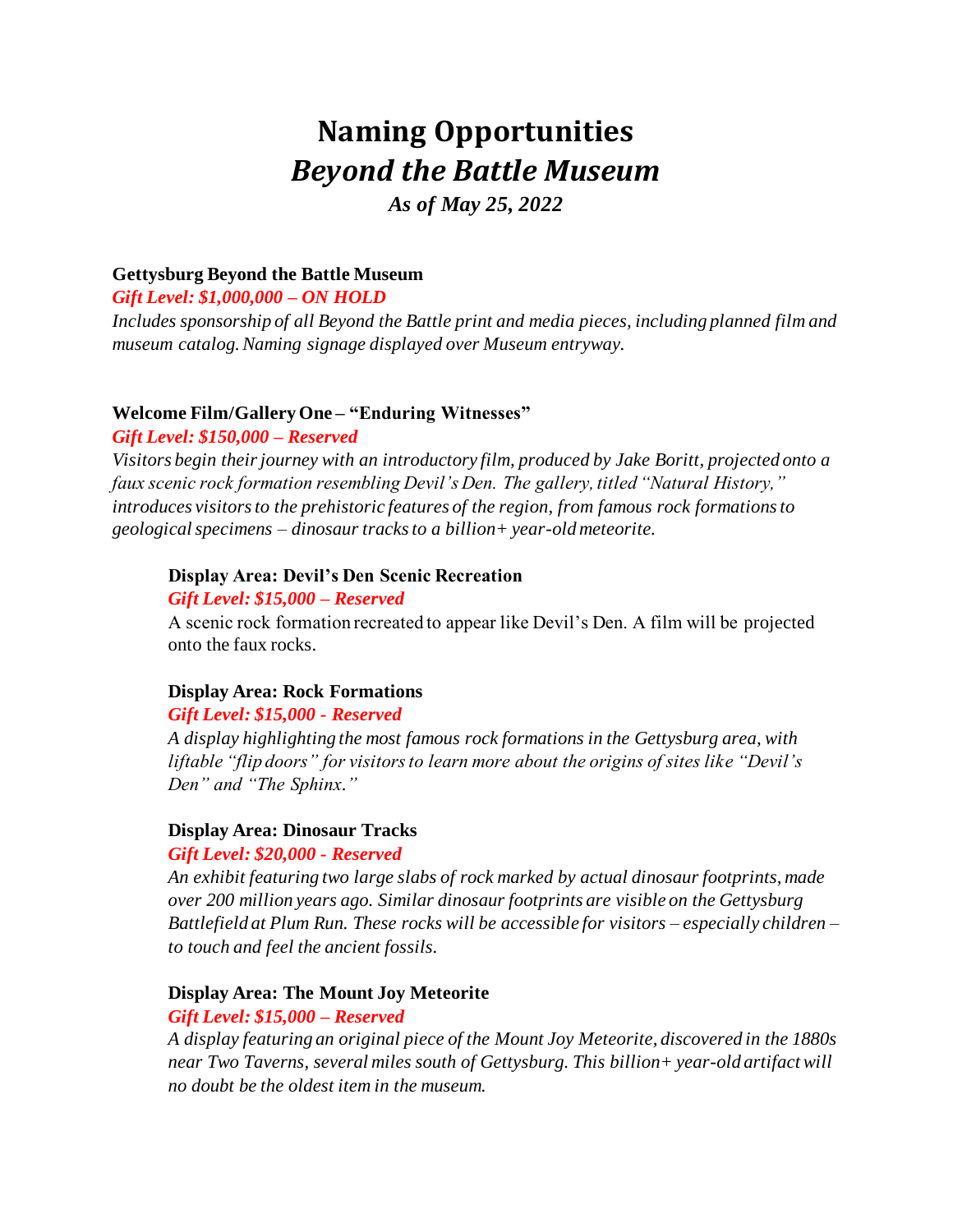#### **Gallery Two: Native American Life**

#### *Gift Level: \$50,000 - Reserved*

*The museum's second gallery focuses on the thousands of years during which Native Americans inhabited the area that would become Gettysburg and Adams County. On display will be hundreds of Native American relics discovered along famous waterways like Marsh Creek, Rock Creek, and Willoughby's Run.* 

#### **Display Area: Indigenous Artifacts**

*Gift Level: \$15,000 - Reserved*

*A large display filled with Native American relics discovered around the Gettysburg area. Artifacts will be grouped by type, ie. spear points, axes, arrowheads, pottery, etc.* 

#### **Display Area: Waterway Communities**

*Gift Level: \$15,000 A large map of the area, showing creek systems and locations where Native American artifacts have been found in abundance. The display will feature a large, touchable "grinding slab" used by the Native Americans for cooking.* 

#### **Display Area: Myths and Lore**

*Gift Level: \$10,000 A display highlighting the myths and lore that developed surrounding Native American life in the area, including the famous story of "Indian Field" on the Gettysburg Battlefield.* 

# **Gallery Three: Frontier Life**

*Gift Level: \$100,000 A large gallery focused on the early European settlement of the region, including ethnic and religious divisions, the surveying of the Mason-Dixon Line, violence over land disputes, and the French and Indian War. The room will be divided by a metal line representing the Pennsylvania/Maryland border.* 

#### **Display Area: The Mason-Dixon Line**

#### *Gift Level: \$25,000 - Reserved*

*This exhibit will center on an authentic reproduction of a Mason-Dixon line "crown stone" marker, which will bear the crests of the Penn and Calvert families. These stones still exist along the state border in Adams County.* 

#### **Display Area: Early Colonists**

#### *Gift Level: \$15,000 - Reserved*

*A display showcasing artifacts that were owned by some of our area's earliest settlers, including a rare 1699 religious text owned by Reverend Alexander Dobbin, who built Gettysburg's oldest structure.*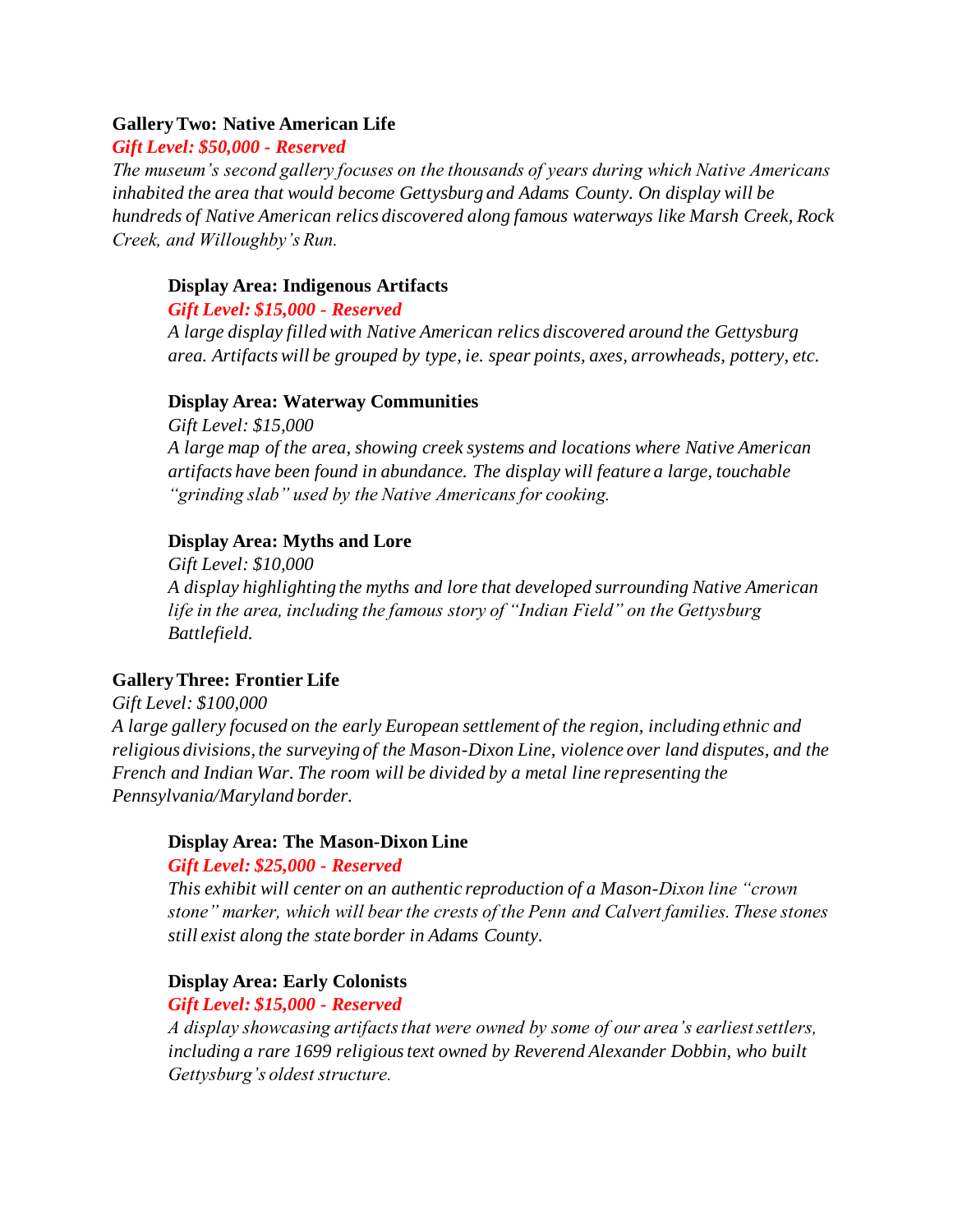#### **Display Area: Border Violence**

*Gift Level: \$15,000 This display will focus on the conflicts around land ownership due to confusion over the Maryland/Pennsylvania line, as well as conflicts between area settlers and the Penn family, most notably the "Marsh Creek Resistance."* 

#### **Short Film and Display Area: The French and Indian War**

*Gift Level: \$25,000 This exhibit area will detail the amazing stories of two French & Indian War raids in Adams County. The most famous of the two involves the kidnapping of Mary Jemison, who remained with her Native American captors for the rest of her life.* 

#### **Display Area: Early Roads**

#### *Gift Level: \$50,000 – Reserved*

*10 roads led to Gettysburg – but where did they originate, and how was this famous road network established? This display centers on two original stone mile markers that helped early travelers negotiate the area.* 

#### **Gallery Four: Revolutionary America**

#### *Gift Level: \$250,000 – Reserved*

*This gallery will recreate the interior of a colonial-era tavern, complete with tables, wooden beams, and a bar. Directional audio from above will help visitors experience life during the American Revolution and the founding of Gettysburg. With tabletop games and activities, this gallery will be a favorite for visiting school groups.*

#### **Display Area: Patriot Voices**

#### *Gift Level: \$15,000 - Reserved*

*An exhibit on Revolutionary War veterans, including John Troxell, one of the first settlers of Gettysburg. A large grandfather clock owned by Troxell will be the centerpiece of the display.* 

#### **Display Area: The Founding of Gettysburg**

#### *Gift Level: \$50,000 - Reserved*

*This display will hold some of Gettysburg's earliest "founding documents," including the original town map drawn in 1786 on animal hide that was used for the initial sale of 210 town lots. Also included will be James Gettys' original sheriff's ledger and a chair from the original Gettys Tavern.* 

#### **Display Area: Towns**

#### *Gift Level: \$15,000 - Reserved*

*This display will highlight some of the other towns in Adams County and their "founding documents." Here, a faux window will allow visitors to look outside the tavern down a nearby road.*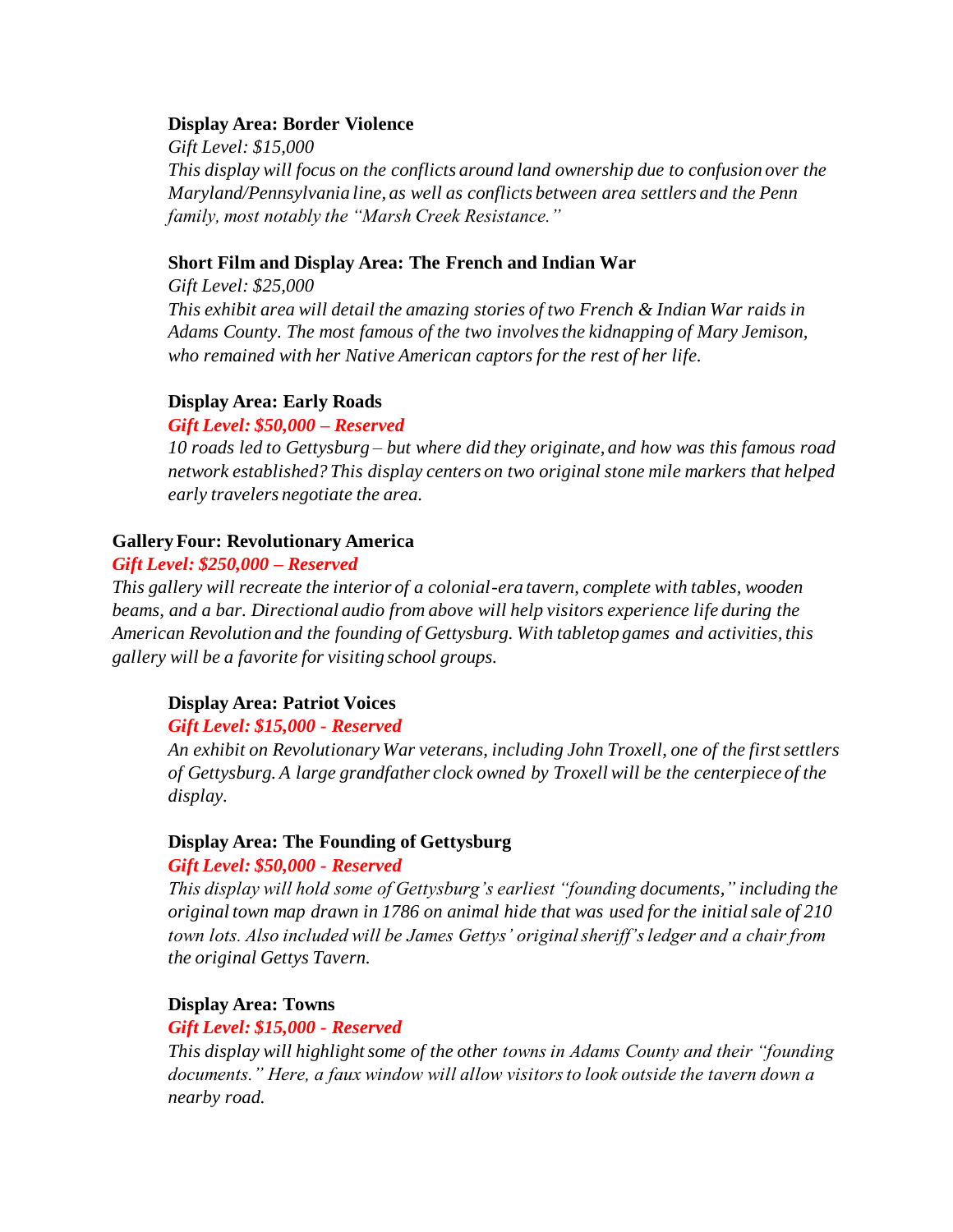#### **Display Area: Taverns**

#### *Gift Level: \$15,000 - Reserved*

*Built into the "bar," this display will highlight early taverns in Adams County, including the famous "Cross Keys Tavern" from 1809, with its original wooden sign.* 

#### **Display Area: Lives of the Enslaved**

*Gift Level: \$50,000 - Reserved*

*This exhibit will address the legacy of slavery in Gettysburg and Adams County during the early years of settlement. Featured prominently will be items from the family of Sydney Brian, a woman enslaved and later freed by the Gettys family.* 

#### **Gallery Five: A New County**

*Gift Level: \$100,000*

*This gallery will house exhibits focusing on the pre-Civil War years, especially the development of industry and infrastructure in the Gettysburg area. It will include a large display focused on the life and legacy of Thaddeus Stevens, the most famous resident of Adams County during this period. A large map of the county from 1858 will be embedded in the floor of the room.* 

#### **Display Area: Francis Scott Key and Clem Johnson**

*Gift Level: \$15,000 This small exhibit will house one of our rarest documents – freedom papers for Clem Johnson, the slave of Francis Scott Key, who was set free in Gettysburg in 1831.* 

#### **Display Area: Infrastructure**

*Gift Level: \$15,000 This exhibit will feature several rare artifacts including early leather "fire buckets" from the town of Gettysburg, and a weathervane from the top of the 1859 courthouse.* 

#### **Display Area: Daily Life and Industry**

#### *Gift Level: \$15,000 - Reserved*

*A large display highlighting some of our rarest artifacts from the pre-Civil War years, including a ten-plate stove from Thaddeus Stevens' Maria Furnace, early Pennsylvania rifles, clocks, wagon-making tools, and original documents penned by Presidents James Buchanan and John Quincy Adams.* 

#### **Display Area: Thaddeus Stevens' World**

#### *Gift Level: \$50,000 - Reserved*

*An exhibit focused on the life of Thaddeus Stevens – attorney, education advocate, politician, and abolitionist. Stevens impacted nearly every aspect of life in Gettysburg during this period.* 

### **Gallery Six: Civil War Years**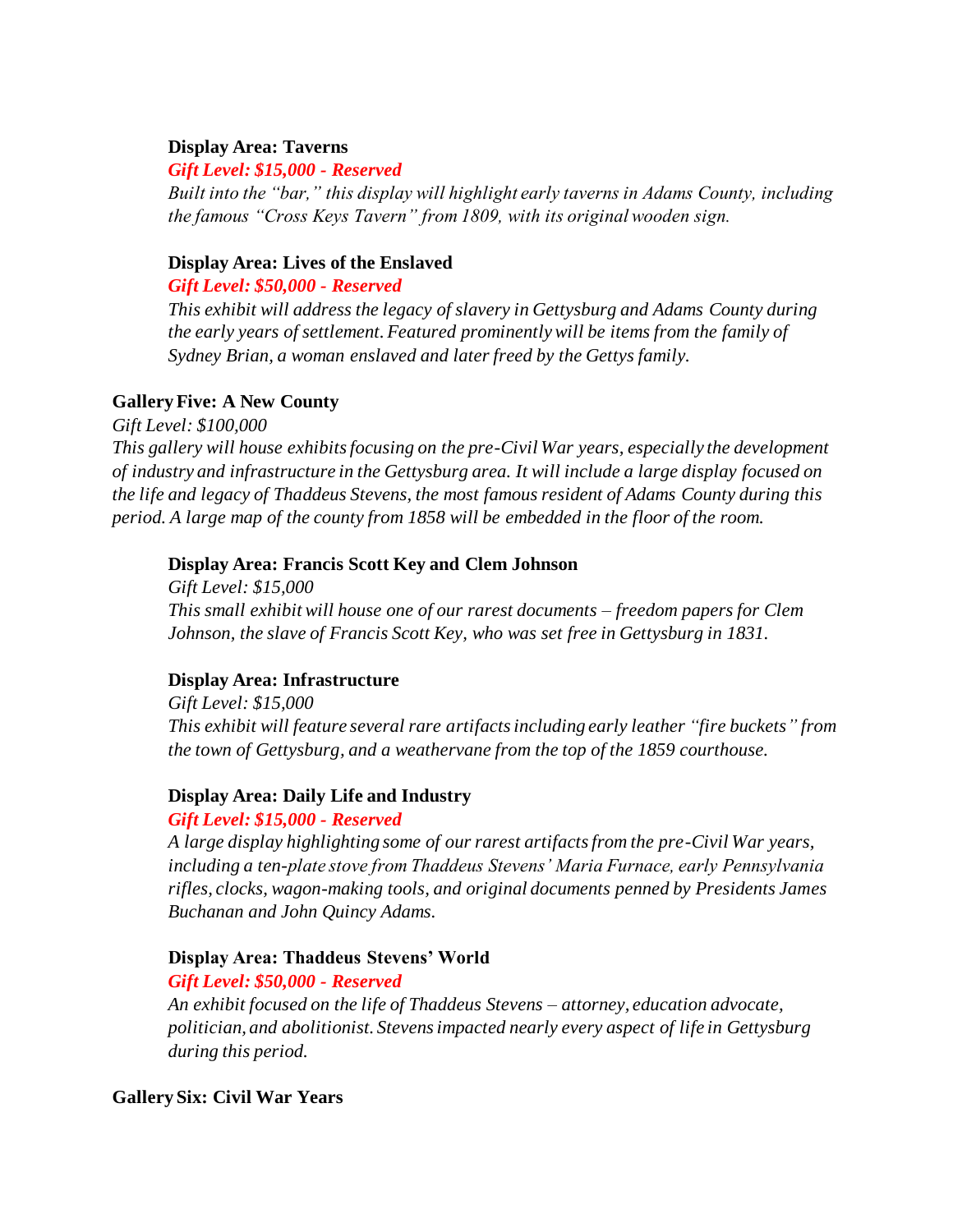#### *Gift Level: \$100,000 – Reserved*

*This gallery encompasses the Civil War era, starting with the causes of the war and differing reactions to Lincoln's election. A large section is devoted to the experiences of Gettysburg and Adams County soldiers who went off to war –hundreds of whom did not return.* 

#### **Display Area: The Edge of Freedom**

*Gift Level: \$15,000 This display focuses on slavery, especially the heroism of Gettysburg's Black community in resisting attacks by slave catchers and assisting escaped slaves to freedom. Prominently featured will be the story of Mag Palm, who fought off an attack that would have sent her south into slavery. Her original rocking chair will be displayed.* 

#### **Display Area: Electing Lincoln**

#### *Gift Level: \$15,000 - Reserved*

*A display featuring rare items related to the election of Abraham Lincoln, including an original 1860 campaign ribbon and a portrait of Lincoln that hung in the Washington, D.C. office of Congressman Edward McPherson.* 

#### **Display Area: Adams County Civil War Soldiers**

#### *Gift Level: \$50,000 – Reserved*

*A large display showcasing rare items that belonged to Adams County Civil War soldiers, including the drum from Company K, 1st PA Reserves, the sword of Capt. Edward McPherson, and many other irreplaceable artifacts.* 

#### **Display Area: In Their Words**

*Gift Level: \$25,000 A central display holding original letters penned by area soldiers during the course of the Civil War, including items from United States Colored Troops (USCT) veterans.* 

#### **Display Area: 1863 Gettysburg**

*Gift Level: \$25,000 A large map and colorized image wall showing the town of Gettysburg as it appeared at the dawn of battle in 1863, including all the structures that stood at the time. A flipbook in front of the map will allow visitors to explore the town block by block.* 

#### **Gallery Seven, Part I – Surviving the Battle**

*Gift Level: \$100,000 - Reserved*

*Here we introduce visitors to the families who were "caught in the crossfire" of the Battle of Gettysburg. Amazing stories and artifacts will be featured in four displays, and the room culminates with a short film focused on civilian heroism that introduces an immersive experience.* 

#### **Display Area: Confederate Invasion**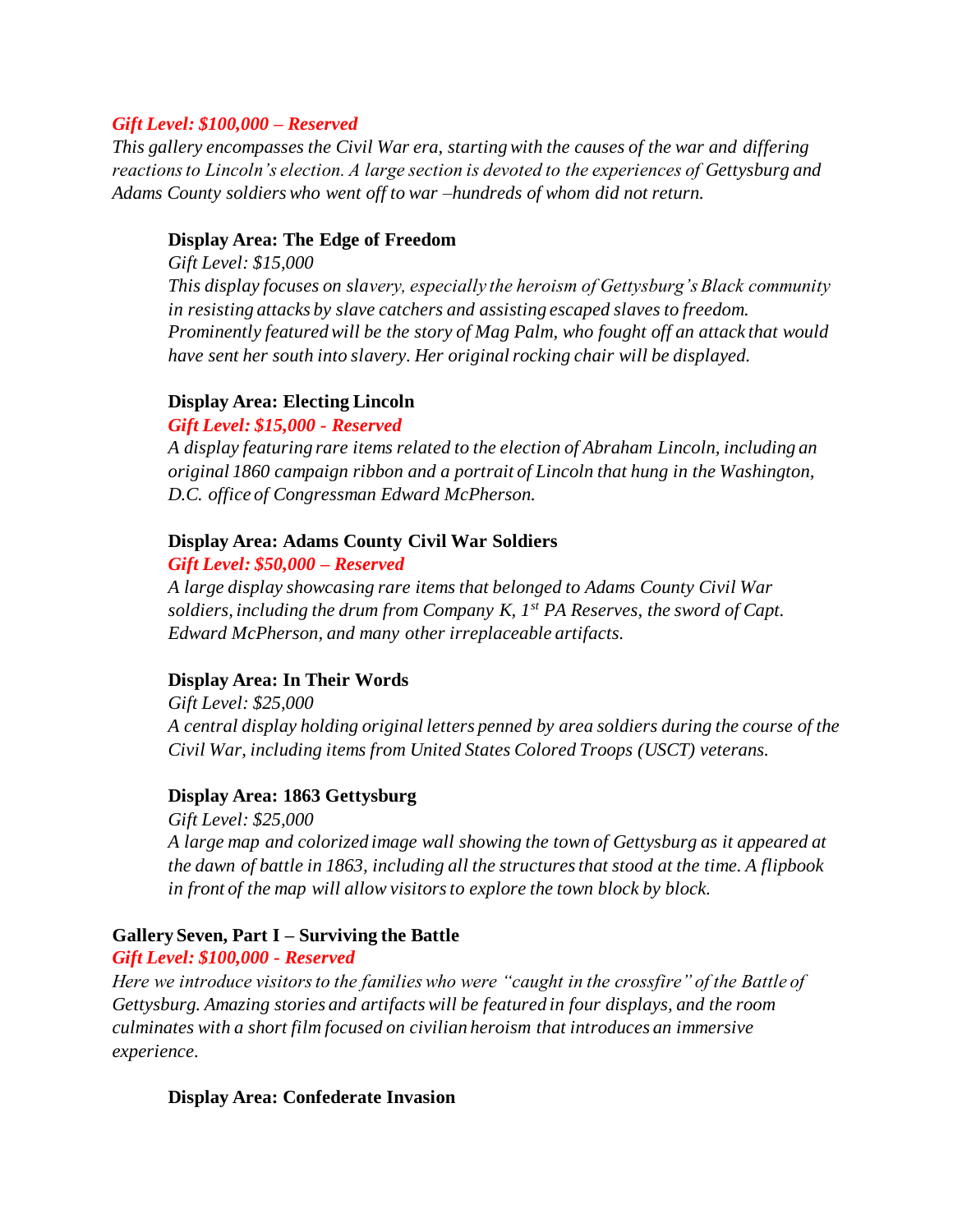#### *Gift Level: \$50,000*

*A display focused on the Confederate invasion of Pennsylvania and the lead-up to the battle. In addition to other items left behind by Confederate soldiers, this case will house the original ransom note written by General Jubal Early to town officials on June 26, 1863.* 

#### **Display Area: The First Shots**

*Gift Level: \$50,000 With a focus on the opening of the battle on July 1, 1863, prominent artifacts associated with town hero John L. Burns will be featured, along with a mirror from the home used by Robert E. Lee for his July 1st council of war. The mirror is dented by a stray bullet that passed through the room.* 

# **Display Area: Fields of War**

*Gift Level: \$50,000 Artifacts from prominent battlefield farms will be displayed here, including furniture from the Leister Farm (General Meade's headquarters), a threatening note left by Confederates at the Culp Farm, and a bullet that passed through the dress of one woman.* 

# **Display Area: Fighting in the Streets**

*Gift Level: \$50,000 – Reserved*

*Highlighted here will be the atmosphere in the town of Gettysburg as the battle swirled around it. Frequent "close calls" and tragedies, including the death of Jennie Wade – will be prominently featured.* 

# **Short Film: Dawn of Battle**

#### *Gift Level: \$25,000 – Reserved*

*A short film produced by Jake Boritt, featuring the authentic words of civilians who lived through the battle. This media piece will introduce the museum's immersive experience– Caught in the Crossfire.* 

# **Gallery Seven, Part II - Caught in the Crossfire Immersive Experience** *Gift Level: \$500,000 – Reserved*

*A 360-degree immersive atmosphere built to resemble the interior of a home caught in the crossfire of the battle. Complete with period furnishings, creaky floorboards, light, sound, smell, and other special effects, this experience will allow visitors to step into a time machine and witness the Battle of Gettysburg up close. Authentic dialogue from below will reveal a family hidden in the basement, unsure of the horrors awaiting them.* 

# **Gallery Seven, Part III – The Aftermath**

*Gift Level - \$100,000*

*After experiencing "Caught in the Crossfire," visitors will enter this gallery, which includes our impressive collection of relics taken from the battlefield at various farms. Here we will feature*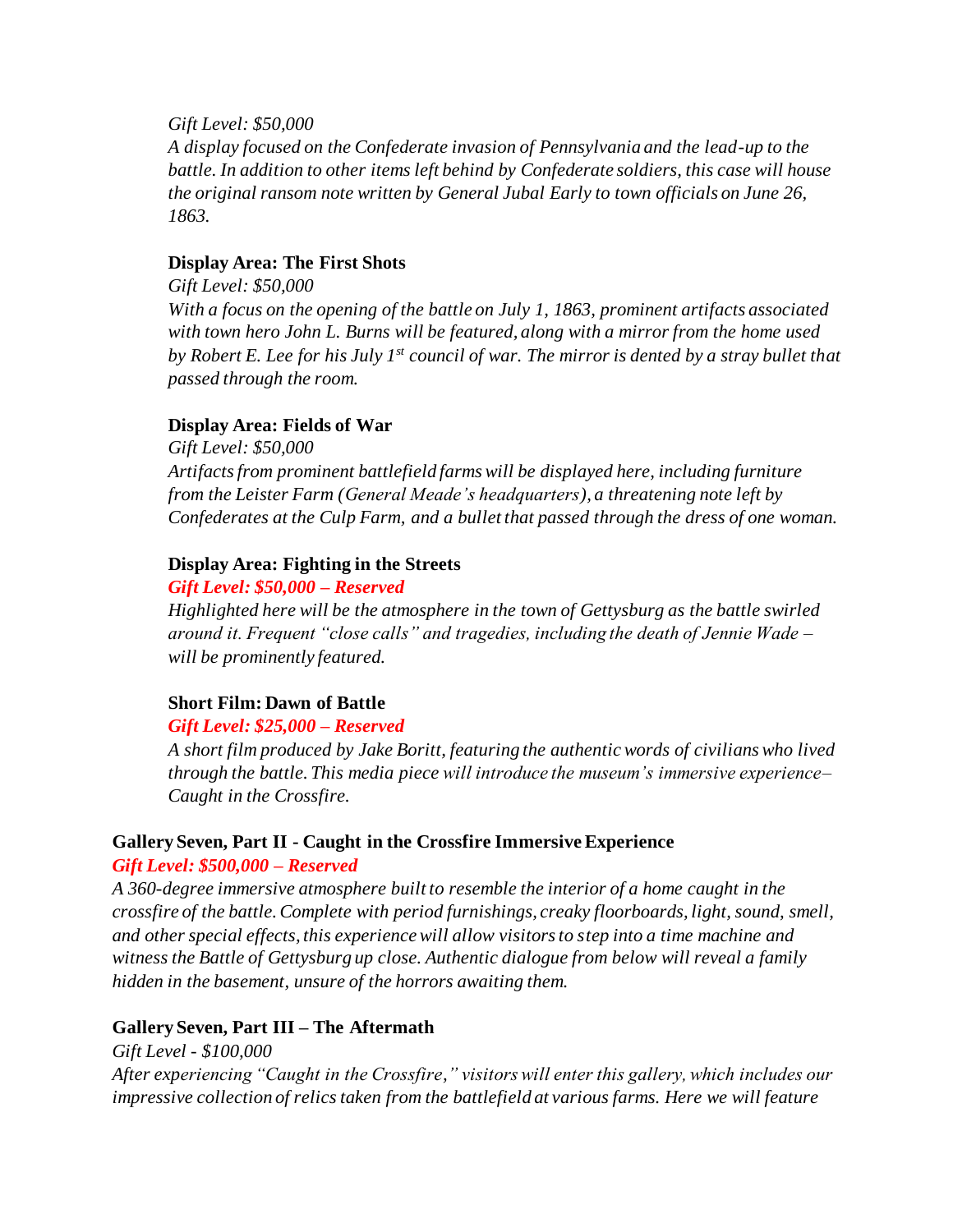*the stories and artifacts associated with remarkable citizens like 21-year-old nurse Sallie Myers, veterinarian Basil Biggs, and physician J.W.C. O'Neal, all of whom played key roles in the aftermath of the battle.*

### **Display Area: Witness Tree**

*Gift Level - \$25,000 A cannonball will be shown protruding out of a recreated cherry tree alongside the original cannonball and image from the Sherfy Farm. Other Sherfy Farm relics will be close by.*

# **Gallery Seven, Part IV – Lincoln at Gettysburg**

*Includes short film and audio presentation Gift Level - \$250,000 This gallery highlights the experiences of area residents during Abraham Lincoln's visit to Gettysburg in November 1863. A wall of faces and directional audio from above help visitors feel like they are part of the crowd listening to Lincoln's iconic speech. Rare artifacts from the David Wills family line one wall, and a monitor of rare, colorized images taken during the event are paired with authentic dialogue from eyewitness accounts.* 

# **Display Area: Voices from the Crowd**

*Gift Level: \$50,000 A wall of faces showing Gettysburg residents of all ages– many of whom are known to have been in the crowd that day to hear Lincoln. Authentic quotes from many of these eyewitnesses will be heard from above.* 

# **Display Area: Hosting a President**

*Gift Level: \$50,000 A showcase of rare artifacts associated with Lincoln's visit, including items from the David Wills House and an original 1863 program from the Gettysburg Address.* 

# **Gallery Eight – Preservation and Progress**

#### *Gift Level: \$100,000 – Reserved*

*This gallery highlights early preservation efforts and battlefield tourism during the century following the Civil War. Displays about Adams County servicemembers in the first and second world war are featured prominently in another section, as well as the development of the county's industries and agriculture in the early 20th century.* 

# **Display Area: Commemoration**

*Gift Level: \$50,000 This exhibit highlights early efforts to commemorate and preserve the Gettysburg battlefield. Included are artifacts from early veterans' reunions, monument dedications, and other important events of the day.*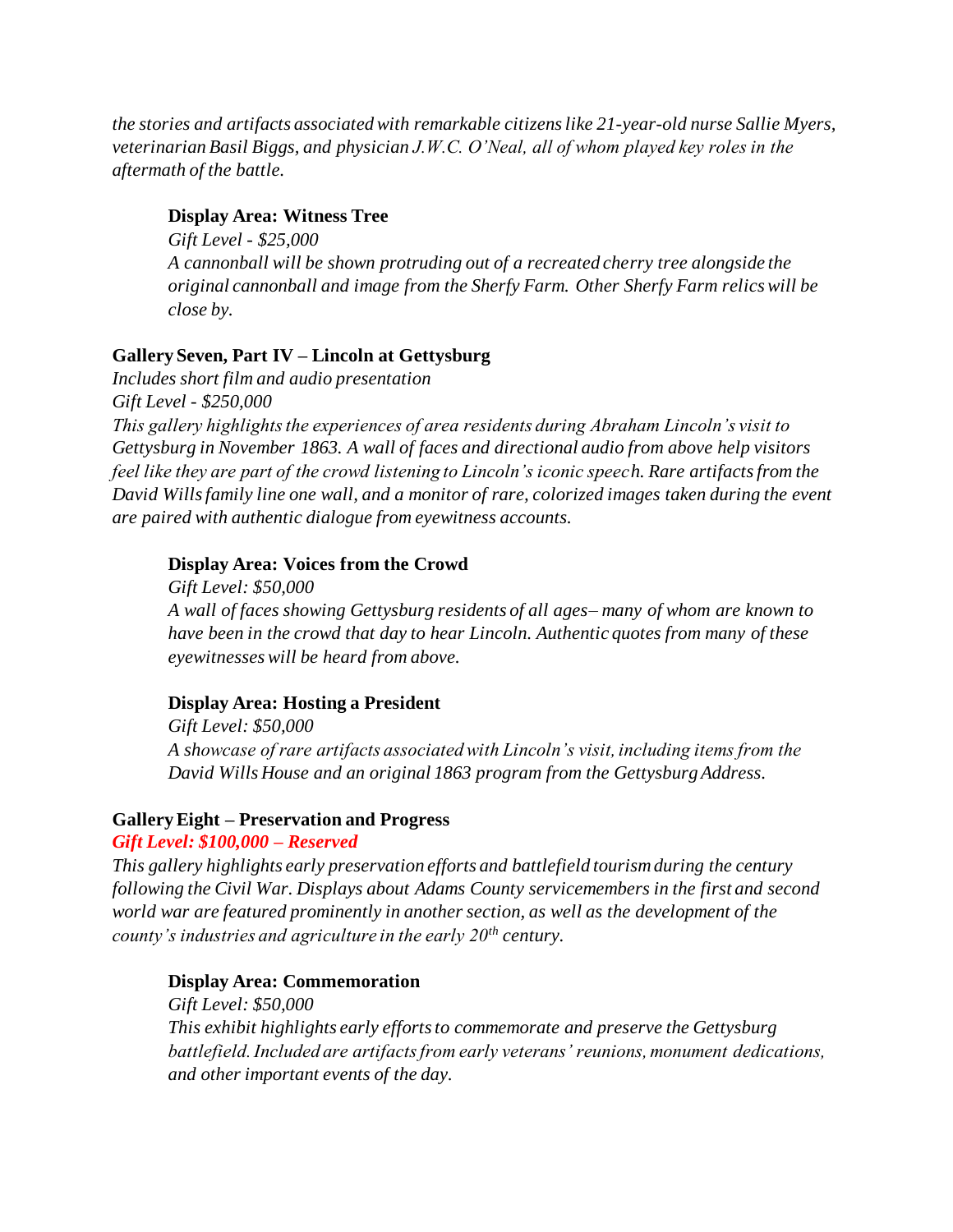# **Display Area: Touring the Battlefield**

*Includes Presentation on Monitor*

*Gift Level: \$50,000* 

*This display highlights early tourist attractions at Gettysburg, including the infamous electric trolley, Gettysburg Springs Hotel, and the roles played by early battlefield guides.* 

# **Display Area: The Great War**

# *Gift Level: \$25,000 – Reserved*

*Display focused on the experiences of Adams County residents during the First World War, including area veterans and those involved with the establishment of Camp Colt on the Gettysburg Battlefield. Original artifacts include gas masks, uniforms, and an original body board used to transport the dead out of camp during the Spanish Flu pandemic.* 

# **Display Area: The Second World War**

# *Gift Level: \$25,000 - Reserved*

*Display focused on the Second World War, especially the experiences of Adams County servicemembers in Europe and the Pacific and the Nazi POW camp established on the Gettysburg Battlefield.* 

# **Display Area: Fruit Belt**

# *Gift Level: \$50,000 – Reserved*

*This display highlights the rise of Adams County's fruit industry, featuring early applerelated artifacts and the stories of Adams County's evolving agricultural labor force over the past century.* 

# **Display Area: Into the 20th Century**

# *Gift Level: \$15,000 - Reserved*

*This display will cover several major events of the period, including the Spanish-American War, the industrialization of the area, religion and the development of the African Methodist Episcopal congregations in Gettysburg, and popular pastimes like baseball that made Gettysburg resident Eddie Plank famous.* 

# **Gallery Nine – Your History**

*Gift Level: \$100,000*

*This final museum gallery will highlight events of the past century through the eyes of area residents – some quite famous, like President Dwight D. Eisenhower. Other topics will include social issues like suffrage and integration, prominent visits by presidents and celebrities to Gettysburg, and the impact of the Eisenhower presidency on the community, state, and nation.* 

**Display Area: Activism and Changemakers** *Gift Level: \$15,000 - Reserved*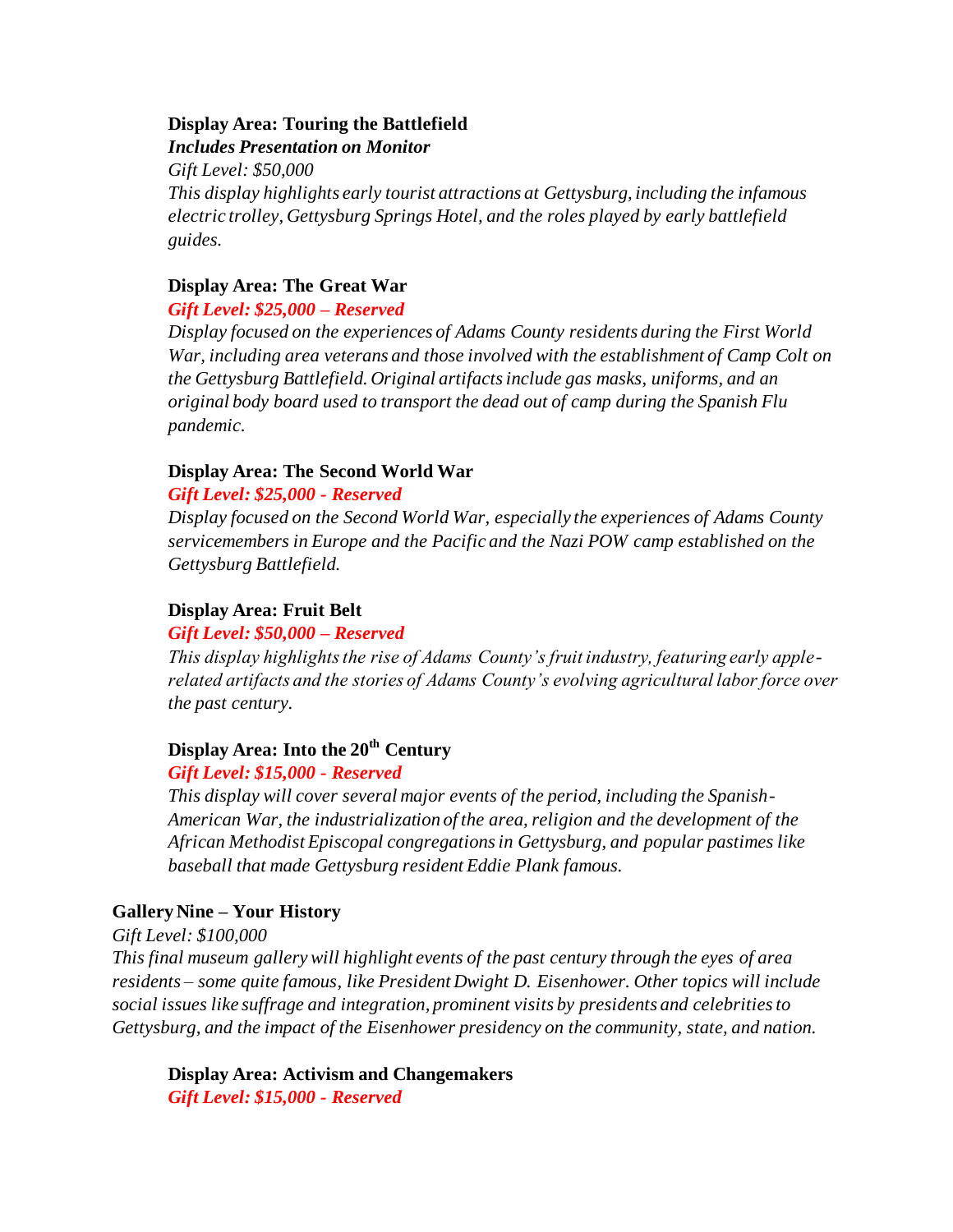*Display highlighting area residents who broke barriers, fought inequality, and worked to better their community and nation. Topics will include suffrage, integration of area schools, and the education of migrant children.* 

# **Display Area: 20th Century Faces**

*Gift Level: \$15,000 Display focused on area residents who made an impact on their community and nation during the 20th century, including many local servicemembers.*

# **Display Area: The Eisenhower Years**

*Gift Level: \$50,000 - Reserved*

*Central display focused on the lives and legacies of Dwight and Mamie Eisenhower. Artifacts will highlight their roles in the community as well as President Eisenhower's use of Gettysburg for governing and diplomacy during his White House years and retirement.* 

# **Display Area: Most Famous Small Town**

*Gift Level: \$50,000 A large wall of images and artifacts associated with famous visitors to Gettysburg, including US Presidents, foreign diplomats, writers and actors, and celebrities. Also highlighted will be Gettysburg's role in popular culture, including written works like The Killer Angels and cinema works produced by Ken Burns and Ted Turner.* 

# **Short Film: Enduring Legacy**

*Gift Level: \$25,000 A film by Jake Boritt that highlights Gettysburg and Adams County's role in the American conscience and how it has (and continues to) develop for Americans of today and tomorrow.* 

# **Naming Opportunities Outside the Museum**

#### **Changing Gallery**

*Gift Level: \$250,000 – Reserved* 

*A changing exhibit space that will allow ACHS to rotate key artifacts in and out of storage for the public to view and enjoy.* 

**Lobby Exhibition** *Gift Level: \$100,000 – Reserved*